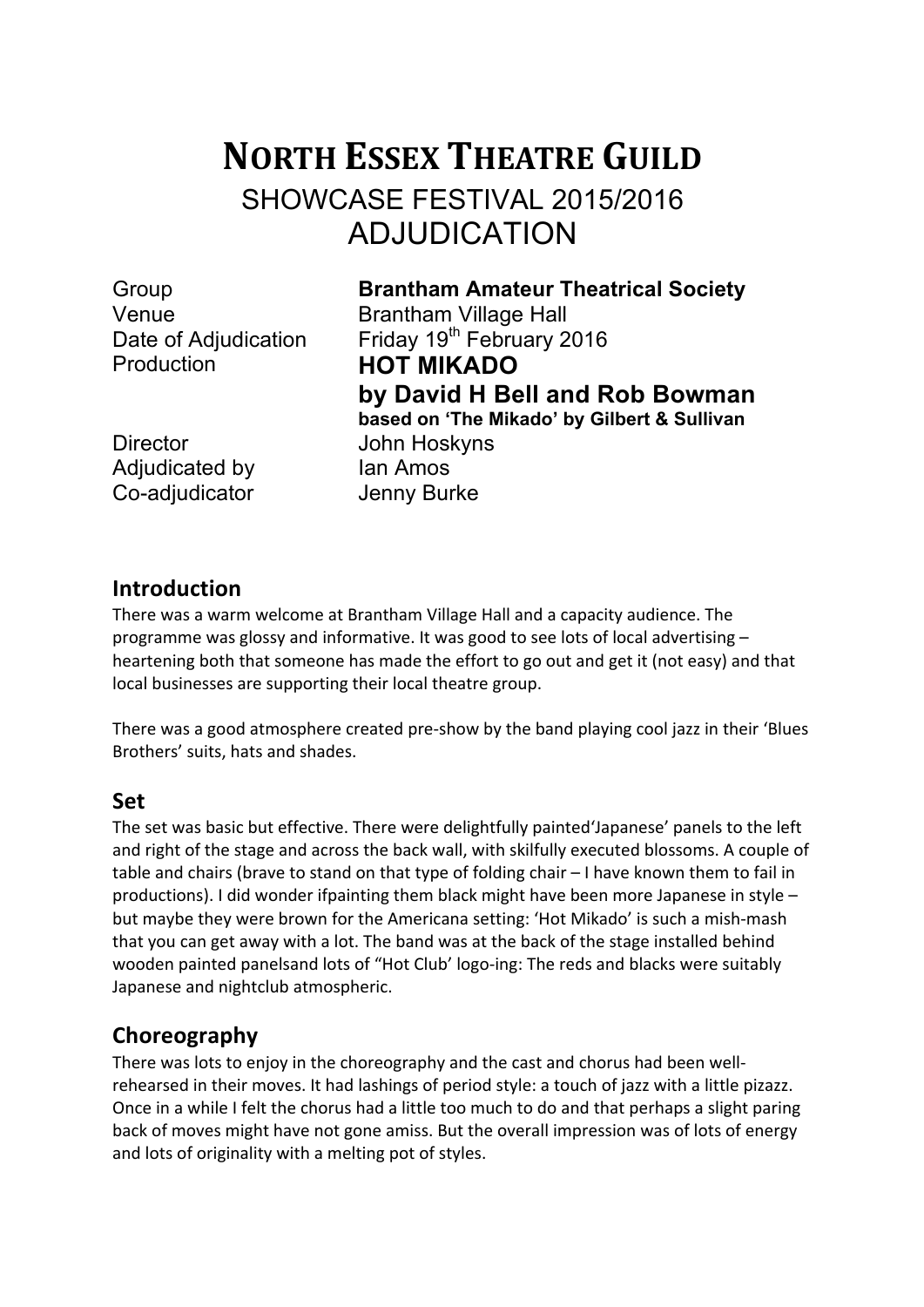# **Costumes/Hair**

The costumes were well thought out. The style and era of the piece was consistent  $-$  if consistent is quite the right word with Japan and America deliberately colliding. Costumes and characters matched well. Highlights were the amazing white suit worn by The Mikado, the three little maids in their pinafores, the chorus of younger members with their coloured shirts and braces, Pooh-Bah's gangster spiv suit and the wedding simply signalled with the addition of corsages and buttonholes. The overall simplicity of the look belied the amount of work taken to achieve it.

There were times when hats added to shadowing of the eyes - but mostly there seemed to be awareness of this common problem and they were soon removed and carried in hand. I wondered about theodd combination of Ko-Ko's *tan* hat with *black* suit.

A lot of effort had gone into the hairstyles. So often these are not in keeping. Here they worked well and really added to the whole.

## **Music**

What a good and varied sound the four-piece band achieved - helped by the doublings nay triplings or more of Hannah Wainwright on flute, clarinet and saxophone at least. The band set the mood preshow playing coolnightclub jazz and continued this in their accompanying of the mainshow. They were at their best (as is the music in the show) when it truly swings along. Some numbers are a little too close to the original and these do not fare so well – the fault of the show and not the players. The musical is a mix of jazz, gospel, blues, swing, torch song and scat singing  $-$  and it is the band that unifies these many influences.

Occasionally I did feel that the band slightly overpowered the singers and words were not clear 100% of the time  $-$  which seemed strange when the main performers were wearing radio mikes. Words are just so important to G & S, and to the Mikado, hot or not!

Well done to the band and MD who a number of times had to skip bars or speed up to keep track of performers. There was some really top-notchslices of singing, often in the more difficult ensemble numbers  $-$  "I am so proud", the a capella "Madrigal" and "Here's a howde-do".

## **Lights**

There was a colourful general cover with everyone lit well and no shadowy dark spots to notice. It was good to have *two* follow spots to focus on the leads. That said – I thought it was an odd decision to leave Katisha in darkness for 'Tit Willow' – it had would have been nice to see her reactions as the song's raison d'être is her adamantine heart being melted by Ko-Ko's storyand not the puppet bird (funny though this was). Certain chorus numbers were lifted by 'disco' lighting on the side panels. This worked well. Also successful were the deep reds around the Hot Club band – suitably moody and cool. All in all – a successful lighting plot.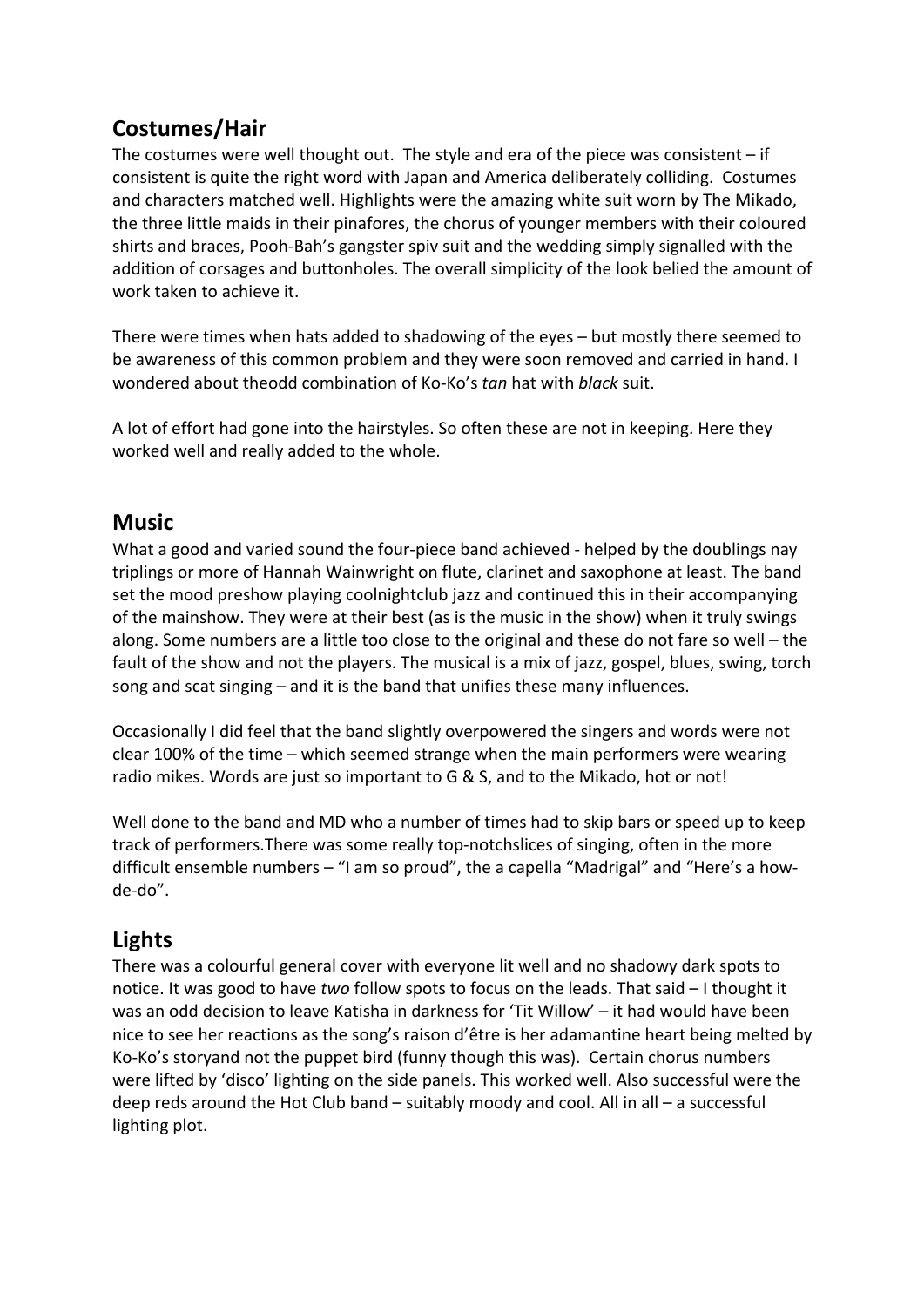# **CAST**

#### **David Chilton (ko-Ko)**

David's Ko-Ko had lots of poise and style. He played him as an English gentleman (he didn't go for an American accent, but he was not alone, and it didn't seem to matter too much in the madcap world of 'Hot Mikado). A little tentative at first, David warmed into the part and was confidently bestriding the stage by the finale to Act One. In the 'List Song' he had a notepad which he used as an aide-memoire: He (or the director?) could have so easily have brought the notepad into the song's business and openly used it (as Ko-Ko) to refer to. David was clear and expressive in his delivery, a suitably cheeky chappie, and sang 'Tit Willow' comically well, as well as the more demanding ensemble songs that Ko-Ko finds himself in the middle of. Well done!

#### **Ryan Maslen (Nanki-Poo)**

Ryan has a cheeky confidence on stage. His Nanki-Poo was strong andnot the wishy-washy wimp that Nanki-Poo can sometimes be. He sang, moved and delivered his dialogue well. He also brought a charm to the part – even providing an actual trumpet fanfare at one point – a nice touch. Ryan is a good all-round performer.

#### **Becky Hoskyns (Yum-Yum)**

Becky's Yum-Yum was always bright-eyed, always smiling. She acts well, is thoroughly involved, and possessesa nice rapport with her fellow performers: She has a real stage presence. Becky's solo singing of 'The Sun whose rays" was a delight (and a highlight of the evening for me). Well done!

#### **Lesley Mercer (Pitti-Sing)**

Lesley had some of the more stratospheric jazz sections to sing  $-$  and she did this with lots of attack. Part of a good team along with Becky and Faith as the 'little maids', she had a beaming and expressive face and was thoroughly in the thick of things.

#### **Faith Arnold (Peep-Bo)**

Faith as Peep-Bo was an effective member of the 'Three Little Maids" team, adding accurate harmony and a bright demeanour. She moved well and was wholly enthusiastic and on-theball in the role.

#### **Ryan Lenney (Pish-Tush)**

What a flexible performer Ryan is! From his pratfalls that opened the show, his good solo voice and nice harmonisations in songs. He was rather slow on picking up his dialogue cues early on in the show, but he soon got into his stride and picked up the pace. He was a supportive ensemble player.

#### Geoff Hewitson (Pooh-Bah)

Geoff's multi-character Pooh-Bah was a solidlywarm presence. Like a number of his fellow actors he was a reliable harmony member for a few ensembles, such as the fiendishly difficult "I am so proud". Suitably upright, being many pillars of Tittipu society, Geoff had a wry comic smile to accompany the plot's civil service machinations.